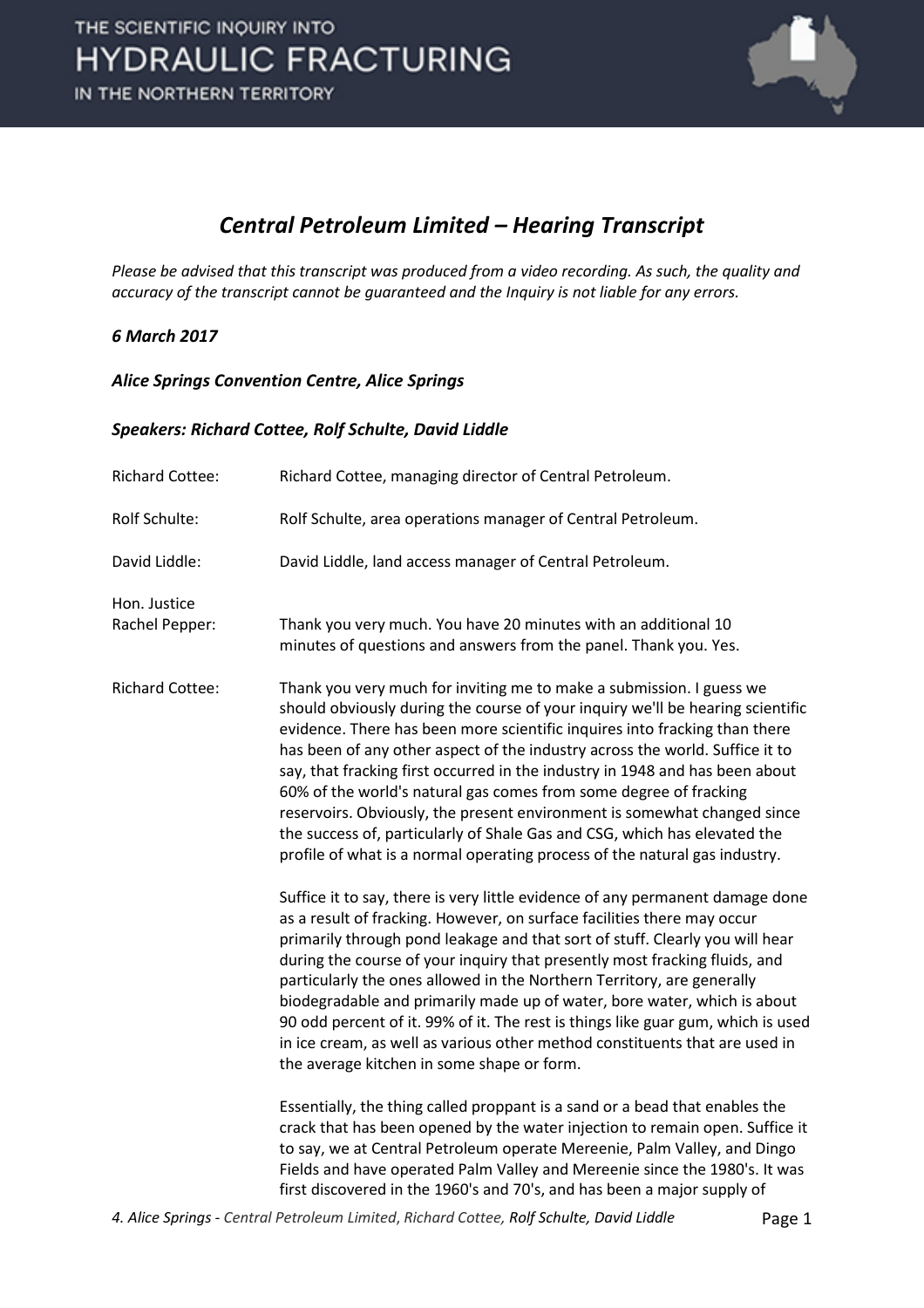IN THE NORTHERN TERRITORY



natural gas to the Northern Territory, up until 2009 when off-shore gas became the prime source of gas for the Northern Territory.

We sometimes, quite interesting to reflect outcomes, something which used to be considered to be non-contentious is suddenly contentious and it appears to me there are three prime causes. The first is that natural gas has tried to be portrayed as a competitor to renewable energies. The second is whenever you're making a change to the social economic order in the areas in which you operate, one can always see some degree of resistance to that change, as it first gets introduced. So obviously the introduction of a new industry by itself will cause some degree of social dislocation. The third, I believe, is because of the advent more recently of FIFO as a result of the resources boom and the lack of manpower, people power I guess I'm supposed to say, available for the resources sector within the local communities.

We may deal with the first of those three, which is the competition with renewable energies. Whilst there is some area which natural gas has been considered to be a transition field, because of its ability to provide peak electricity when the wind don't blow or the sun don't shine. At the end of the day the prime use of natural gas in Australia is not for electricity generation. Taking the largest state's, New South Wales, statistics, 50% of natural gas is used in a manufacturing process. It's 300 manufacturers employing 300,000 people for which electricity is no substitute to natural gas. It is either because of the high temperatures required, for example, infectious waste from hospitals. Or the evenness of the temperature, for example, in glass manufacturing or brick making.

It's primarily matters by which you cannot substitute electricity for it. New South Wales has 300,000 direct jobs employed because of natural gas being available. You can see the extrapolation across the other states. Could well lead to nearly a tenth of the workforce dependent upon natural gas being available as reliable supply. Hence, the ACCC inquiry and the Vernigan reports to try and curate greater flexibility in the natural gas supply.

Taking the second one I have been privileged enough to have been involved in the natural gas industry since 1982. Not continuously but I can state that I have created over 10,000 full-time equivalent jobs in my working life, a matter of which I'm quite proud. It did appear to me when I was a pioneer in CSG in Queensland in QGC that there was an enormous issue in upsetting the social economic order, particularly in the fact that we went in to the highest unemployed region in Queensland at the time. It was the equivalent of the western districts of Victoria, the southern highlands, that occurred more premiers of Queensland than any other districts. It was always difficult when you moved it from the highest to the lowest, other than the local farmers etc. could no longer get the harvesters at cheap prices, and was therefore competing for labour. It was always going to create some degree of issues.

We at QGC however went lastly before it was taken over by BG in 2008 when I ceased to be relevant to QGC. We used to do such things as drama in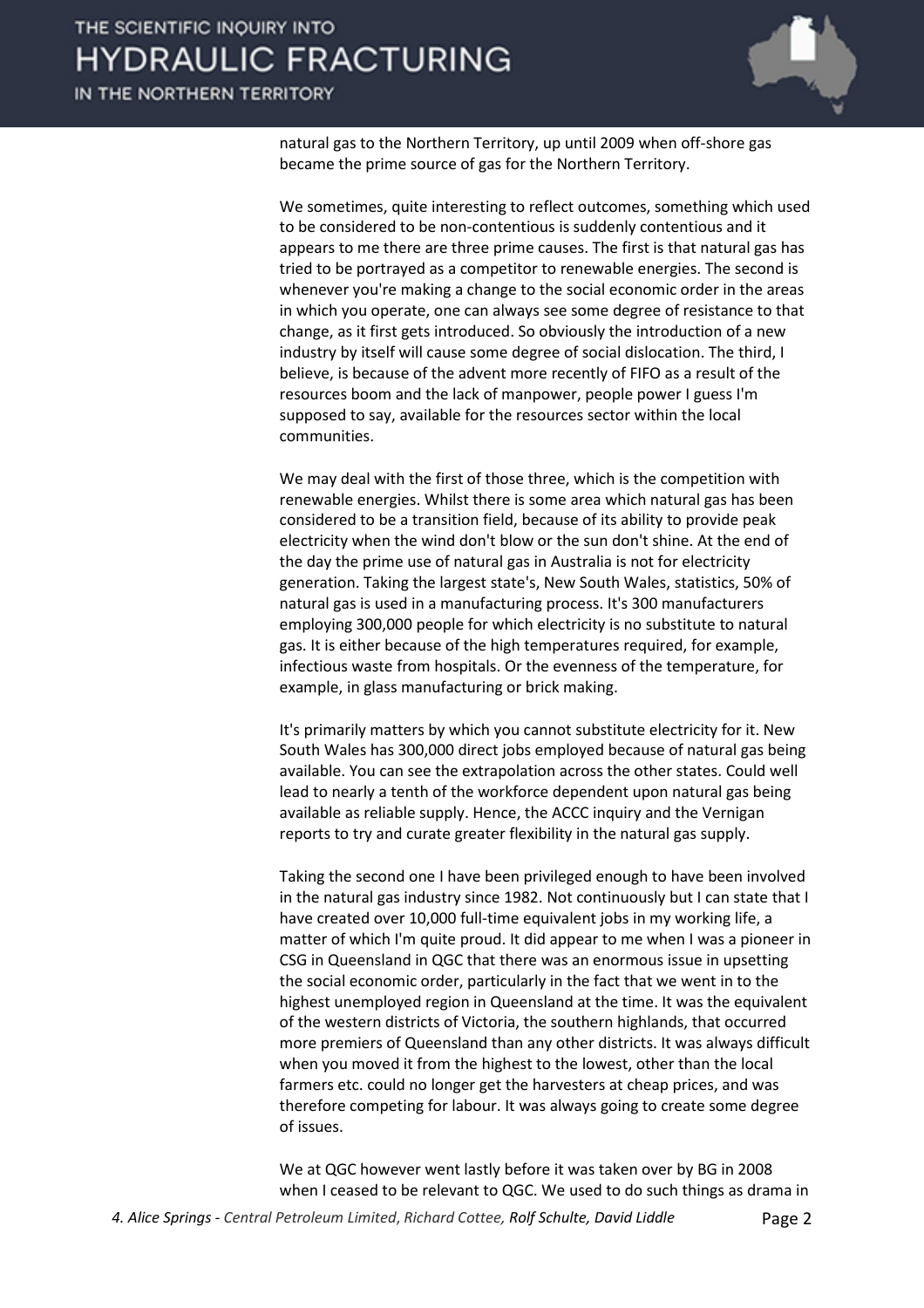IN THE NORTHERN TERRITORY



the gas field. That was a cheeky way of presenting it if you like, but we commissioned a playwright to write a play based on the Darling Downs report, a professional theatre company were brought out, and actually performed that play within our gas fields so that people would see that it was a working agricultural property as they drive into it. To ensure that people came a couple of things we did was face painting and free child minding, but importantly what we did was cause the catering to be done by all of the local clubs. Whether it was the netball club, or the rugby club, or the afl club or whatever else. They were all given a franchise and were promised that if they didn't sell all of their produce, the company would buy their produce at retail prices.

That ensured that every person, every mother or father, was eventually rostered on for the major fundraising event. If dad didn't want to turn up to the netball club or the BBQ on his roster he had to face Jenny and her blinking eyes. Inevitably the same happened with the sons or the mothers. They did turn up. The net result was that utillirian miles at 7000, and 3000 people table population. In the last year we ran, 11,000 people turned up so you can well imagine the importance of that. The last one was FIFO. We took over Mereenie in September of 2015, less than 18 months ago. At that stage 93% of its workforce was FIFO and only 7% was local. You can see that we weren't obviously contributing a lot to the social fabric of Alice Springs at that point in time.

Before we took it over, when we took over Palm Valley and Dingo, we put in three employment philosophies rather than policies. The first was captured under the title "Northern Territory for Northern Territorians". We were trying to ensure that the maximum amount of our workforce did come from the Northern Territory, in particular, the local community. The second one was what we call "Family Values for Working Families". To the extent that Dingo was only 50 k's from Alice Springs, we use modern technology to actually centre it at Brewer's Estate. Just near Alice Springs airport near the jail there, so that our workforce could be based in Alice Springs and turn up by driving at the beginning of their shifts and returning home at night to be with their families.

On the assumption that some of our workforce will commit economic suicide by having children, we assumed that the financial detriment of having a family was more outweighed by the joy of being able to participate in bringing those children up through life, and watching them perform at speech night, or netball, or whatever their sporting activity. That in itself would enable us to be able to be part of that community, because it struck me, as a father of six children, that if I look at my non-working friends they are all the parents of one of my children's friends that I happen to be running up and down the side of a playing field or a debating or whatever else is happened to be as enjoyed the progress of your own children into adulthood. That meant that the company would be seen to be much more local as a result.

The last one we had was "Traditional Values for Traditional Owners". The net result was within 12 months, it literally a bit over 10 months, we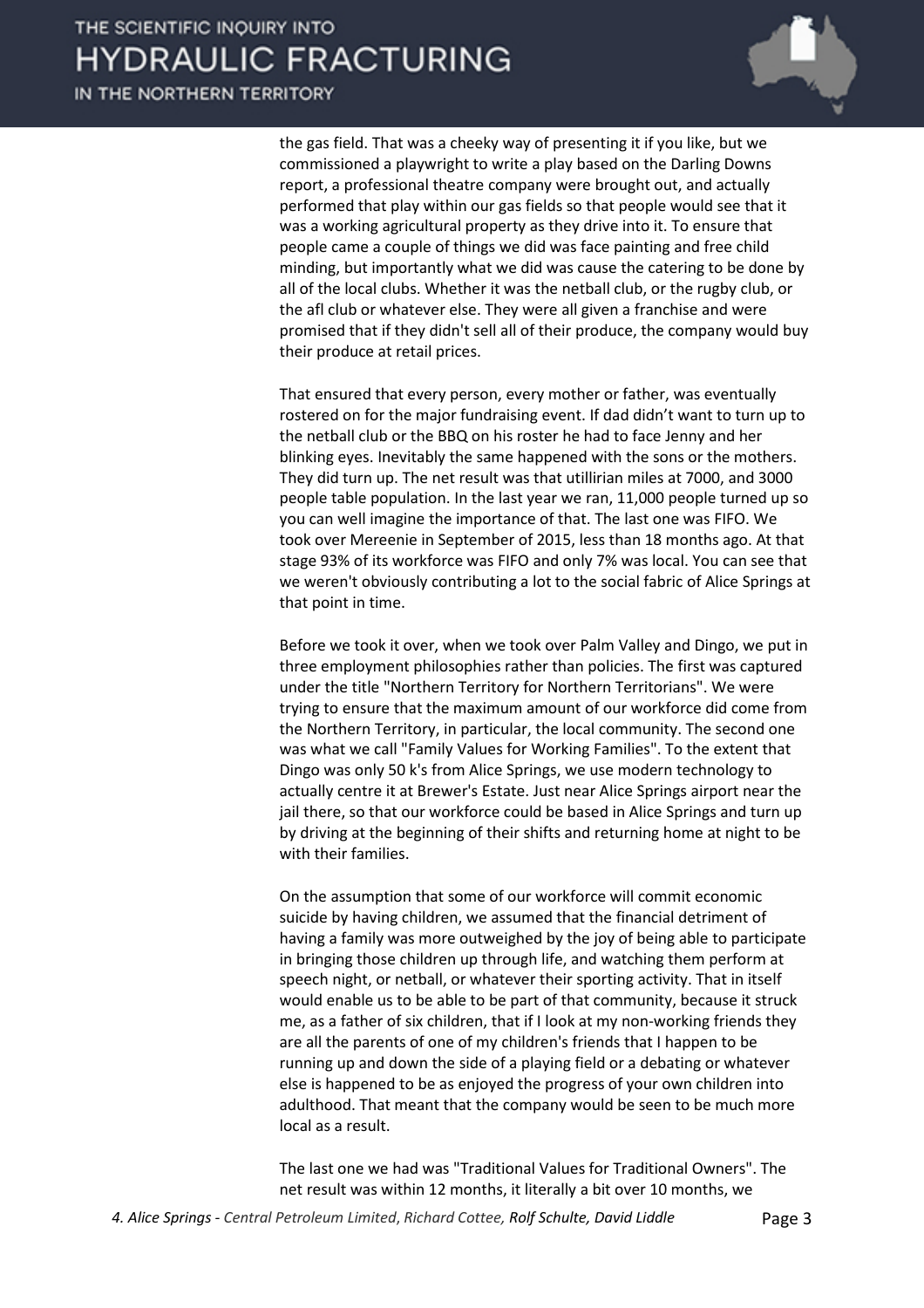transformed that into having a majority of our workforce from the local community. Half of that was traditional owners. As I speak today, roughly 1/3 of our workforce is local indigenous. 1/3 is local non-ingenious, and 1/3 are what you would classically call FIFO. It does appear to me there is a limit to which you can go totally local, because of some of the specialised jobs that are required to be done. That requires much more of a FIFO mentality as that where it is labour shortage. That has meant that we've had to go on a larger training program today.

Next to me on my left is Rolf. He has relocated with his wife to Alice Springs. He lives in [Capparis inaudible 00:13:21]. David Liddle, his father was with our company for many a long year bob, and was a local there in the 80's. When the Alice Springs country was weaned, as I recall, and one of the first to do so. So he is one of the local traditional families that work in our area, and therefore he's often in public praise from media or other events as part of it. It seemed appropriate to me that I should be represented here, with 1/3 being FIFO myself, 1/3 being local non-indigenous, and 1/3 be local indigenous to represent a proper cross section of our workforce.

It is important to realise that we have been producing since 1982. Presently we do not import water at all. It is all local produced water that we use, so water doesn't wear out. We are not using water in any shape or form from external sources. The last frack well I think we did there was in 1990's or early 2000. We fully understand now the fractures of the rock as have not been having to consider to increase. We have drilled over 60 wells. Presently only 35 are operating due to lack of demand. We anticipate when the Northern Gas Pipeline is commissioned and operating and supplies gas for the domestic market it helps provide the economic anarchy that is clearly going to be created by the lack of energy security and lack of gas. We will bring on some of those wells that are presently not producing, but we still cannot envisaged a situation that we would be using any water external to that, which we have presently onsite that have been produced.

We are a producing at a rise in the kilometres below the ground. It is well and truly beyond the economic ability to use that water for agricultural purposes. It is hard rock and it's deep, and therefore it would not be economic to use it for agricultural or other purposes. I think that in a large extent, Australians need to realise that we are increasingly living in Sydney, Melbourne, and possibly Brisbane and Perth. We are a country the size of continental USA. There is a large degree of economic dislocation occurring in the regional areas of traditional regional employers. Primarily agriculture and resources sector. That provides the employment for those regions, and tourism is a late starter within that same parameters.

Having grown up in a country town myself, the hardest part of it is what I would call the donating of the local community. If you bring up children in a local community in remote Australia. It is a wonderful place to bring children up until the age 14 or 15, but you realise that by the time of 18 no matter how good of parents you may be, your children will leave for employment reasons.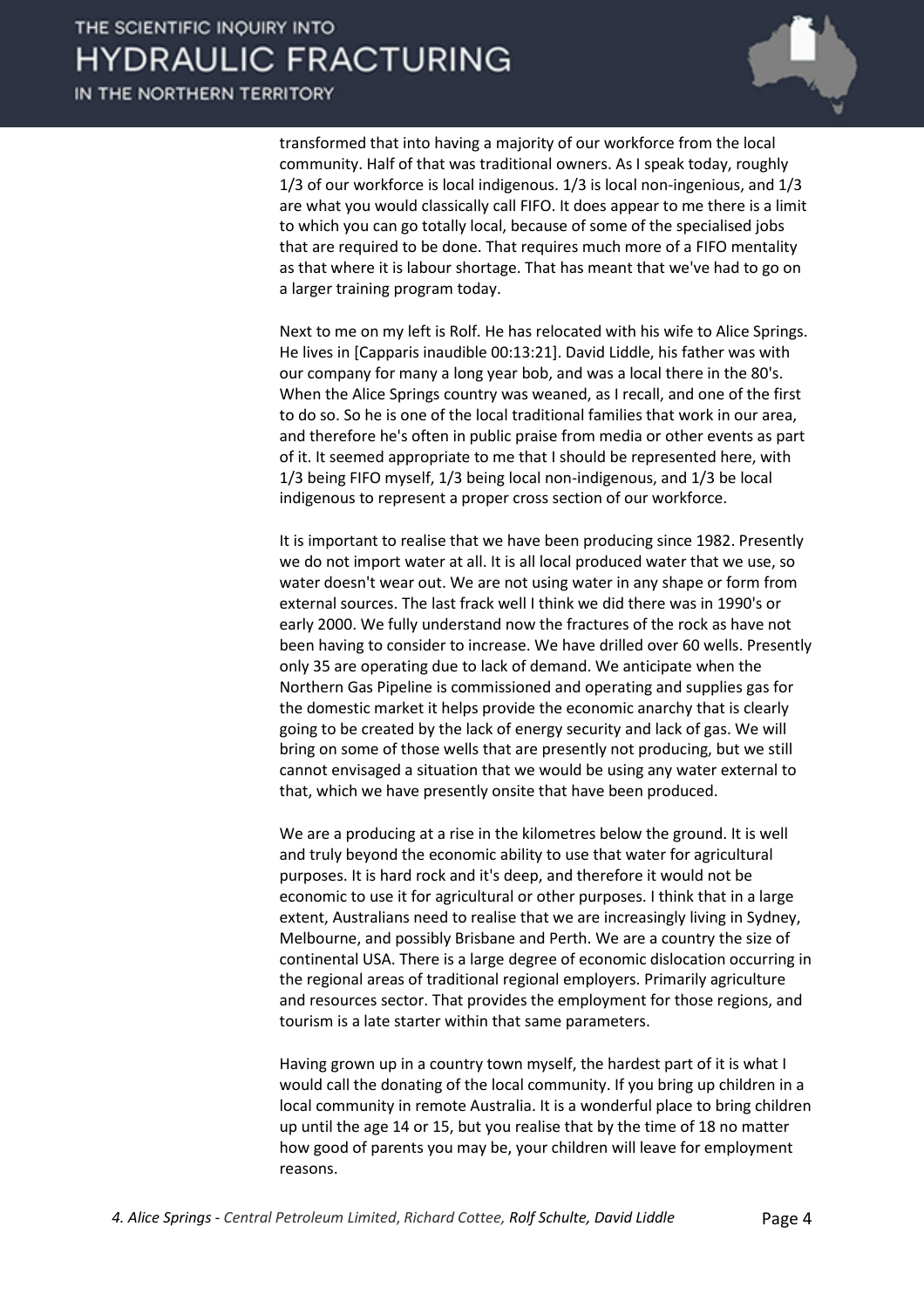IN THE NORTHERN TERRITORY



Oils need oils if I may just use that old saying. CSG produces a lot of water because dewatering is very much part of the process. If you take the water out, then the gas has got a pathway to escape. Clearly it has got a different water profile than one that doesn't require dewatering. Given that it is economic suicide for the frack to go outside the producing zone you are trying to create a path of least resistance for the gas to escape being the hole that you've created. The best water you can use is water that is chemically exactly the same as the zone from which you are producing, so there is an enormous preference to ensure that the water that you use for fracking actually comes from the producing zones if you can.

Obviously there is some degree of evaporation that will occur, and there is an initial use, possibly depending on the locale, initial use for about a swimming pool size amount of water per well being required. But once you are producing then that water, 80% of it, comes back to the surface with production. It's not like each well needs a swimming pool size. You start off with a swimming pool, then you need 20% of a swimming pool for the next well. Not only is it sensible to use, from an economic point of view, it's chemically preferable.

Speaker 5: [inaudible 00:19:44]

Richard Cottee: Well because we have already completed our fracks as to say in those wells, 35 of them have been fracked nearly two decades ago, therefore we are no longer importing any water. We're actually evaporating water from our wells rather than useful. If we did require our source to do any more, but we're not Shale Gas. We could mention if we did we would have our own water and not be bringing it in. It's very important to make a distinction between CSG in particular, which is one shallower, and two requires dewatering as part of the production. Anyone who's been involved in coal mining knows that you used to send canaries and Welsh boys down coal mines because of either methane or the water. The drowning for example at Gretley coal mining in Newcastle in the 90's is a classic example of a lot of water being in that coal. Equally, it's important to realise that QGC actually pegged that acreage because of one, naturally occurring methane outbursts, and secondly, what I'd call induced, which was where farmers stupidly tried to harvest the water for the Holsteins and dewatering occurred and gas was released into water wells that had no safety requirements.

> It's not like they're coal seam, gas water can actually be used for agriculture, because it's nature, it's a natural phenomenon that when you dewater gas will be released. I can explain that later if you'd like me to. I don't know whether the inquiry needs to go into it.

Rachel Pepper: I think Dr. Andersen has a question.

Hon. Justice

Dr. Alan Andersen: Yeah, Alan Andersen. Thanks Mr. Cottee. So you talked a lot about the experiences and achievements of your company better. I wonder if you took a bit of a step back and looked at the broader issue of development of the industry in the NT, and from your experiences what would you say is the major environmental risks?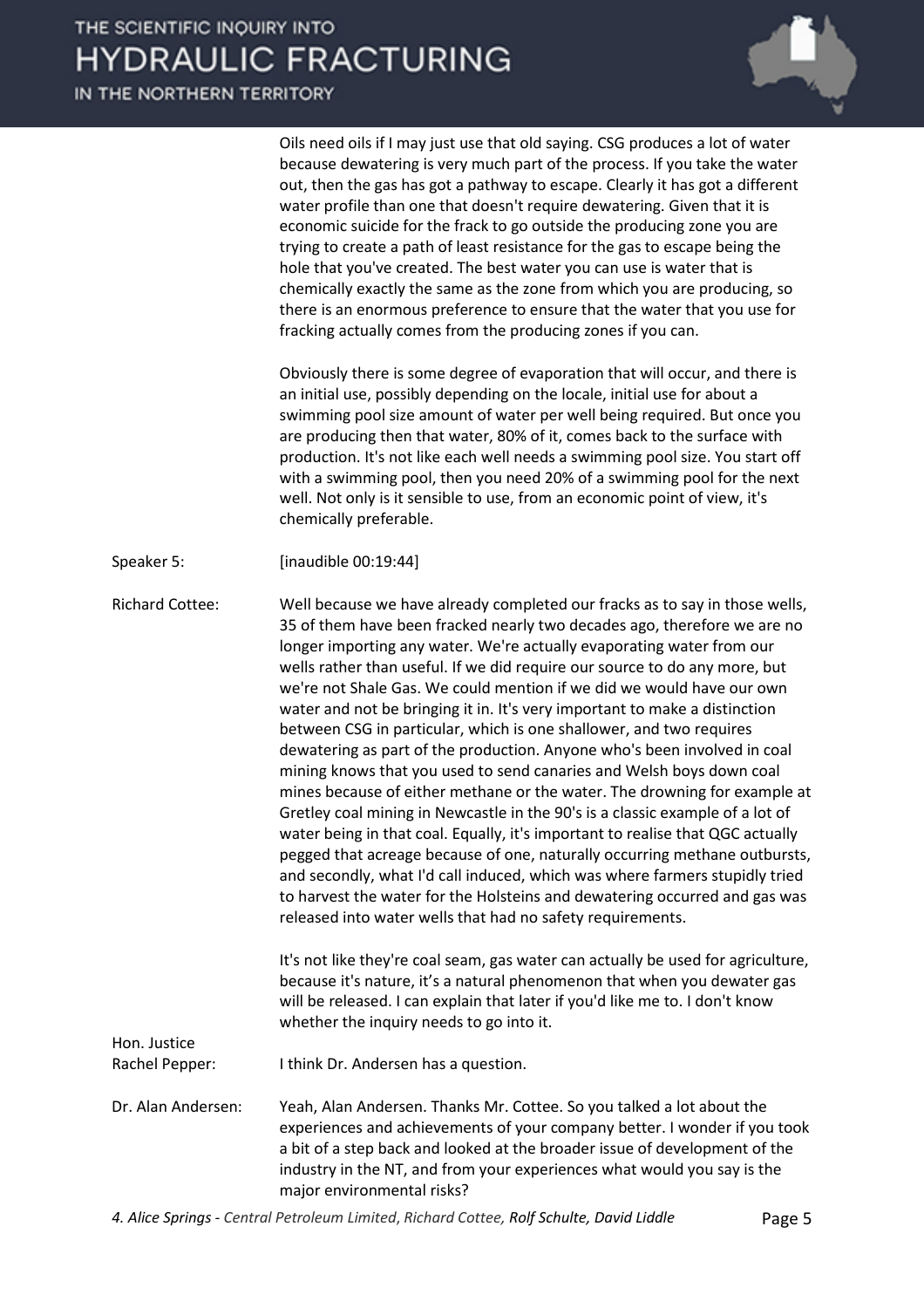IN THE NORTHERN TERRITORY

| <b>Richard Cottee:</b>         | I would say that the major risks is actually making sure that the well sites<br>were properly fenced to prevent any degree of tampering with the<br>equipment. I think because that can be done by either animals or human,<br>and we should always try and prevent that. The second will obviously be<br>tailing stamps or issues like that, which happens in most resources sectors.<br>The third would be the proper bunding and control of any chemicals or<br>other matter that is brought in and introduced so that if there happens to be<br>any degree of spillage or anything else it goes straight into bunding. But that<br>would be the same sort of bunding that you'd have around crude oil tanks,<br>etc. etc. |
|--------------------------------|-------------------------------------------------------------------------------------------------------------------------------------------------------------------------------------------------------------------------------------------------------------------------------------------------------------------------------------------------------------------------------------------------------------------------------------------------------------------------------------------------------------------------------------------------------------------------------------------------------------------------------------------------------------------------------------------------------------------------------|
|                                | I think that provided you ensured that the chemicals in fracking were<br>biodegradable, given that the depth at which they operate, I can't see how<br>they wouldn't be fully biodegraded by the time they migrated anywhere. If<br>they did, clearly you would need to make sure the appropriate regulations<br>on the drills, that you have proper cement casings and various other things.<br>But fairly rare for anything to occur on the cases. Generally speaking most of<br>it is on the surface in my experience. In CSG and you don't have CSG<br>obviously, water disposal becomes a major issue.                                                                                                                   |
| Hon. Justice<br>Rachel Pepper: | Yeah I'll take two more questions yes. Dr. Priestly and then Ms. Coram.                                                                                                                                                                                                                                                                                                                                                                                                                                                                                                                                                                                                                                                       |
| Prof. Brian Priestly:          | You mentioned briefly the range of chemicals they used in fracking process. I<br>wonder if you'd be able to expand a little bit on the processes for transport,<br>and onsite storage, and compounding of these chemicals, and whether<br>these processes differ very much across different sites.                                                                                                                                                                                                                                                                                                                                                                                                                            |
| <b>Richard Cottee:</b>         | You want to handle that Rolf?                                                                                                                                                                                                                                                                                                                                                                                                                                                                                                                                                                                                                                                                                                 |
| Rolf Schulte:                  | Well most of the chemicals that are transported in by the company that<br>does the fracking, they come in on trucks. Usually comes in on road trains.<br>It's only brought in. They work out what they require, and they only bring in<br>what is required. They don't usually store onsite. It comes in a day or two<br>before the fracking is about to happen. The chemicals are used, and then<br>the trucks are left site. So we don't store chemicals for fracking onsite.<br>They're just brought in when required.                                                                                                                                                                                                     |
| <b>Richard Cottee:</b>         | The major issue then is when you start producing, as I said 80% of the water<br>comes back and also 80% of anything you introduce comes back, so you<br>ensure that you have proper lining and bunding, etc. Until it becomes<br>benign through biodegradability.                                                                                                                                                                                                                                                                                                                                                                                                                                                             |
| Hon. Justice<br>Rachel Pepper: | Yes, Ms. Coram.                                                                                                                                                                                                                                                                                                                                                                                                                                                                                                                                                                                                                                                                                                               |
| Ms. Jane Coram:                | We checked a couple of things. You referred a couple of times to using<br>biodegradable fracking chemicals. That's one of the concerns for many<br>people that the chemicals last in the environment. Would you be prepared<br>to make the list of fracking chemicals that you use available to the<br>committee?                                                                                                                                                                                                                                                                                                                                                                                                             |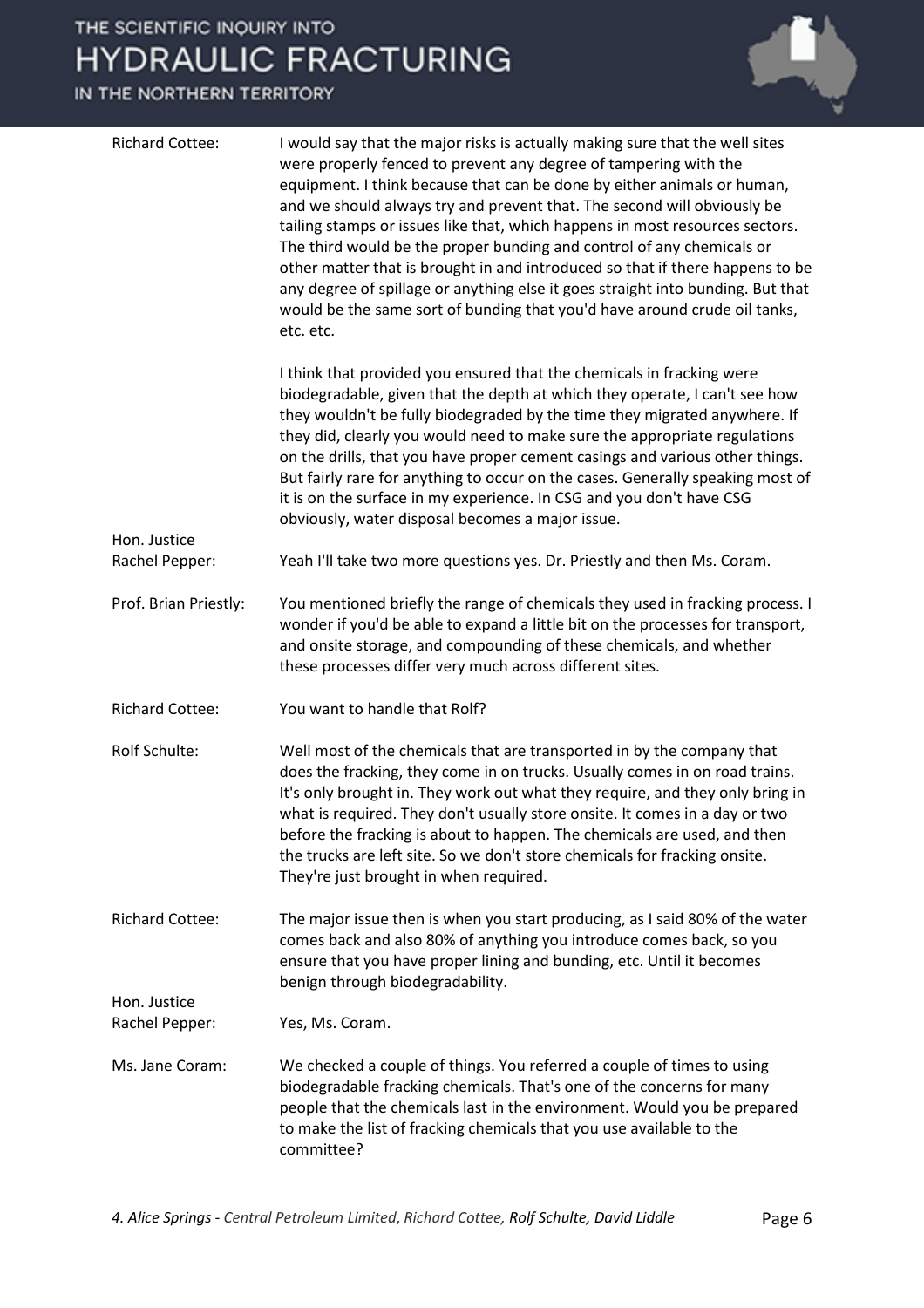IN THE NORTHERN TERRITORY

|                        | should be some degree of registration as there are with medical so as to<br>[shamlaji inaudible 00:26:39]. They need to protect their patents is what<br>they argue, and so I don't want to tell you totally how and what component<br>like a Coca-Cola patent is. We've been able to overcome that sort of thing in<br>the medical industry by registration. You don't actually find out precisely<br>what it is, but there is a government body that says, "Yes thalidomide is no<br>longer allowed to be used", and there's a whole host of trials before you're<br>allowed to release medicines on the unsuspecting public. I can't see any<br>reason why we can't invent the same sort of regime without infringing on<br>the intellectual property of the people who've created it. |
|------------------------|-------------------------------------------------------------------------------------------------------------------------------------------------------------------------------------------------------------------------------------------------------------------------------------------------------------------------------------------------------------------------------------------------------------------------------------------------------------------------------------------------------------------------------------------------------------------------------------------------------------------------------------------------------------------------------------------------------------------------------------------------------------------------------------------|
|                        | It's not we don't know precisely what it is. We do get representations and<br>warranties as to biodegradability of various other things that can be made.,<br>but they're not going to give us  just because I drink coke, well I used to I<br>can't I'm too old now makes me too fat, doesn't mean I ever knew what<br>actually went in it. So that's the prime issue, is how do you preserve<br>intellectual property whilst ensuring the public that there's been a proper<br>scrutiny as to its impact, and the kind of registered chemicals or fracking<br>fluids that can be used. Something like that would make a lot of sense to<br>me.                                                                                                                                          |
| Ms. Jane Coram:        | [inaudible 00:28:25] over the course of their consultations, we've heard<br>about a leak at Mereenie, and I was just wondering if you could tell us<br>anymore about that. What the extent of the leak was and [inaudible<br>$00:28:36$ ].                                                                                                                                                                                                                                                                                                                                                                                                                                                                                                                                                |
| <b>Richard Cottee:</b> | I'm unaware of the history of the gas leak at Mereenie. We've gone through<br>our records. I can't add anything to that because we have no knowledge.<br>Someone has knowledge that no one at our work sites know about. I<br>[inaudible 00:29:02] we don't believe there is one.                                                                                                                                                                                                                                                                                                                                                                                                                                                                                                         |
| Dr. Alan Andersen:     | Can I just follow that up because I think you mentioned you took over<br>Mereenie a couple of years ago, is that right?                                                                                                                                                                                                                                                                                                                                                                                                                                                                                                                                                                                                                                                                   |
| <b>Richard Cottee:</b> | Correct, but when we took over it, and we took over it from santos so it's<br>been going for years.                                                                                                                                                                                                                                                                                                                                                                                                                                                                                                                                                                                                                                                                                       |
| Dr. Alan Andersen:     | Yes.                                                                                                                                                                                                                                                                                                                                                                                                                                                                                                                                                                                                                                                                                                                                                                                      |
| <b>Richard Cottee:</b> | There's an enormous amount of records and filings being made. There's no<br>public or company records. We own all the company records as a transfer of<br>ownership and operatorship; we were given all of the records. Suffice it to<br>say, we've got some employees, one's called Pom who's been here since for<br>32 years. So there's both human records. Has there been any gas leak in<br>your 32 years here? No. And company records and filings.                                                                                                                                                                                                                                                                                                                                 |
| Ms. Jane Coram:        | We're not actually sure if it was a gas leak or a chemical spillage, but it's<br>fairly tenuous, so if you don't know anything about it then we remain<br>unaware.                                                                                                                                                                                                                                                                                                                                                                                                                                                                                                                                                                                                                        |